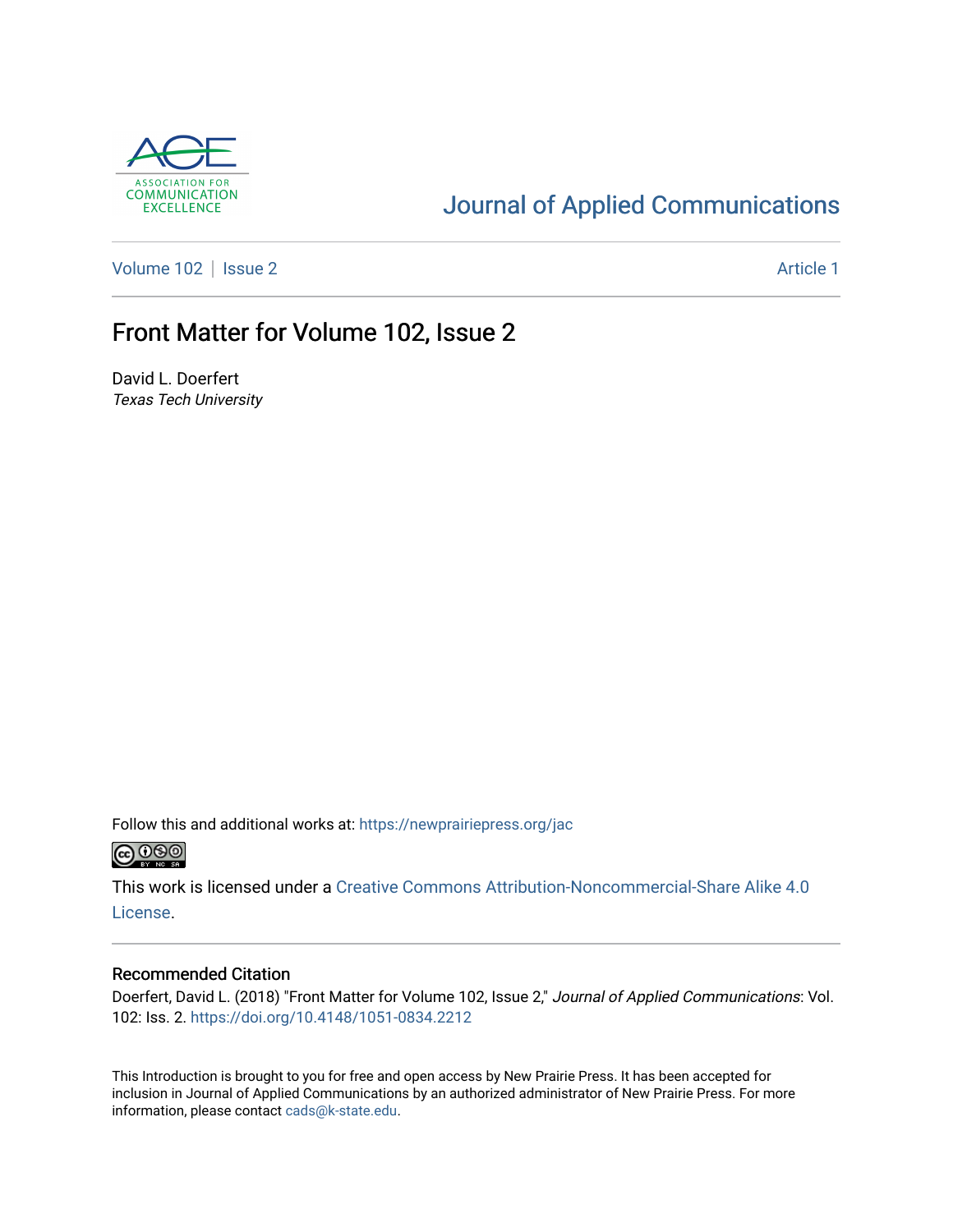#### Front Matter for Volume 102, Issue 2

#### Abstract

Overview of the Journal of Applied Communications is provided including the aim and scope of the journal, the list of Editorial Board members, and manuscript submission guidelines. The mission of and the board of directors for the Association for Communication Excellence in Agriculture, Natural Resources, and Life and Human Sciences (ACE) is also included.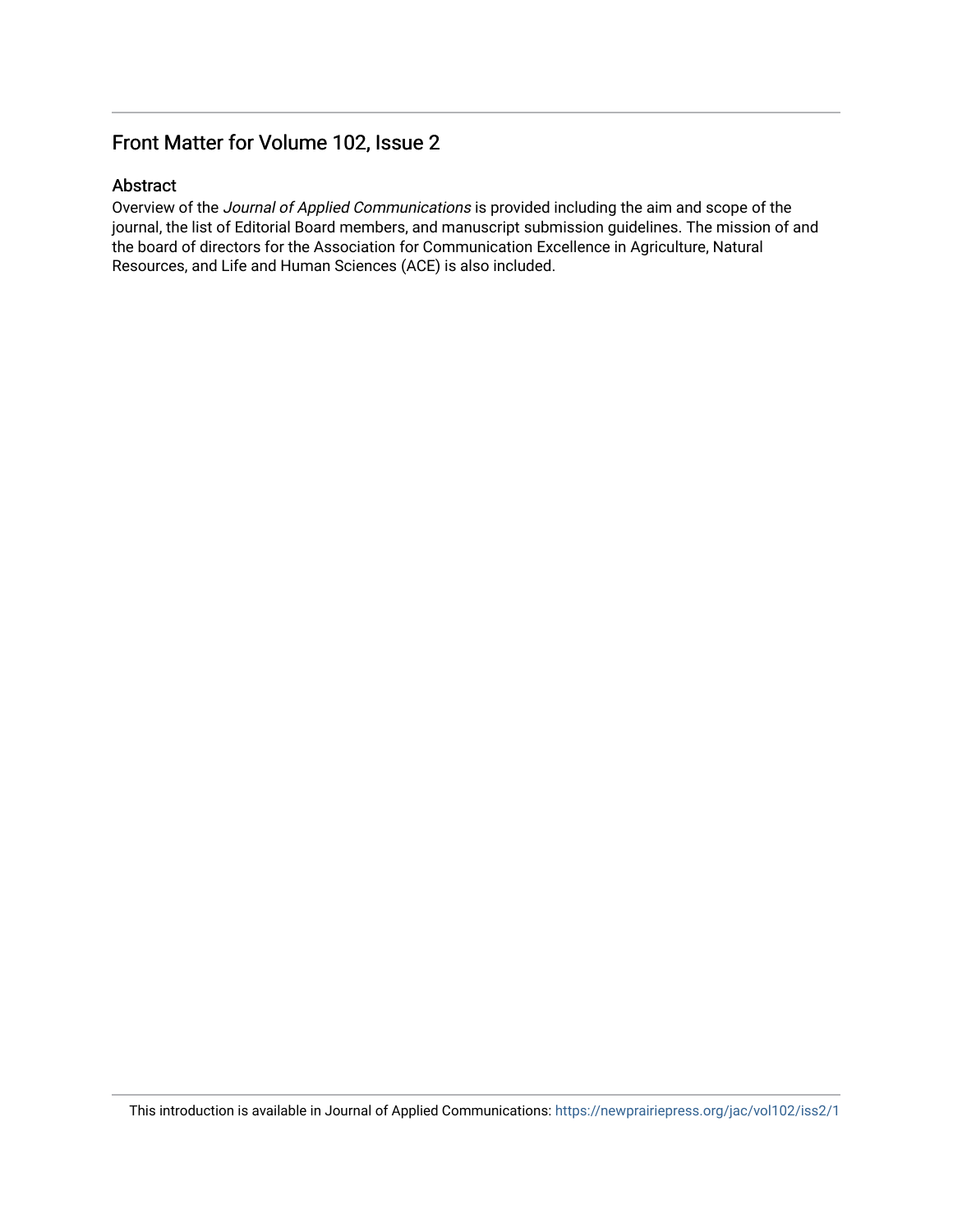

**ASSOCIATION FOR** COMMUNICATION **EXCELLENCE** 

# JOURNAL OF APPLIED COMMUNICATIONS

Official journal of the Association for Communication Excellence in Agriculture, Natural Resources, and Life and Human Sciences

ISSN 1051-0834 Volume 102 | No. 2 | 2018

Published by New Prarie Press, 2018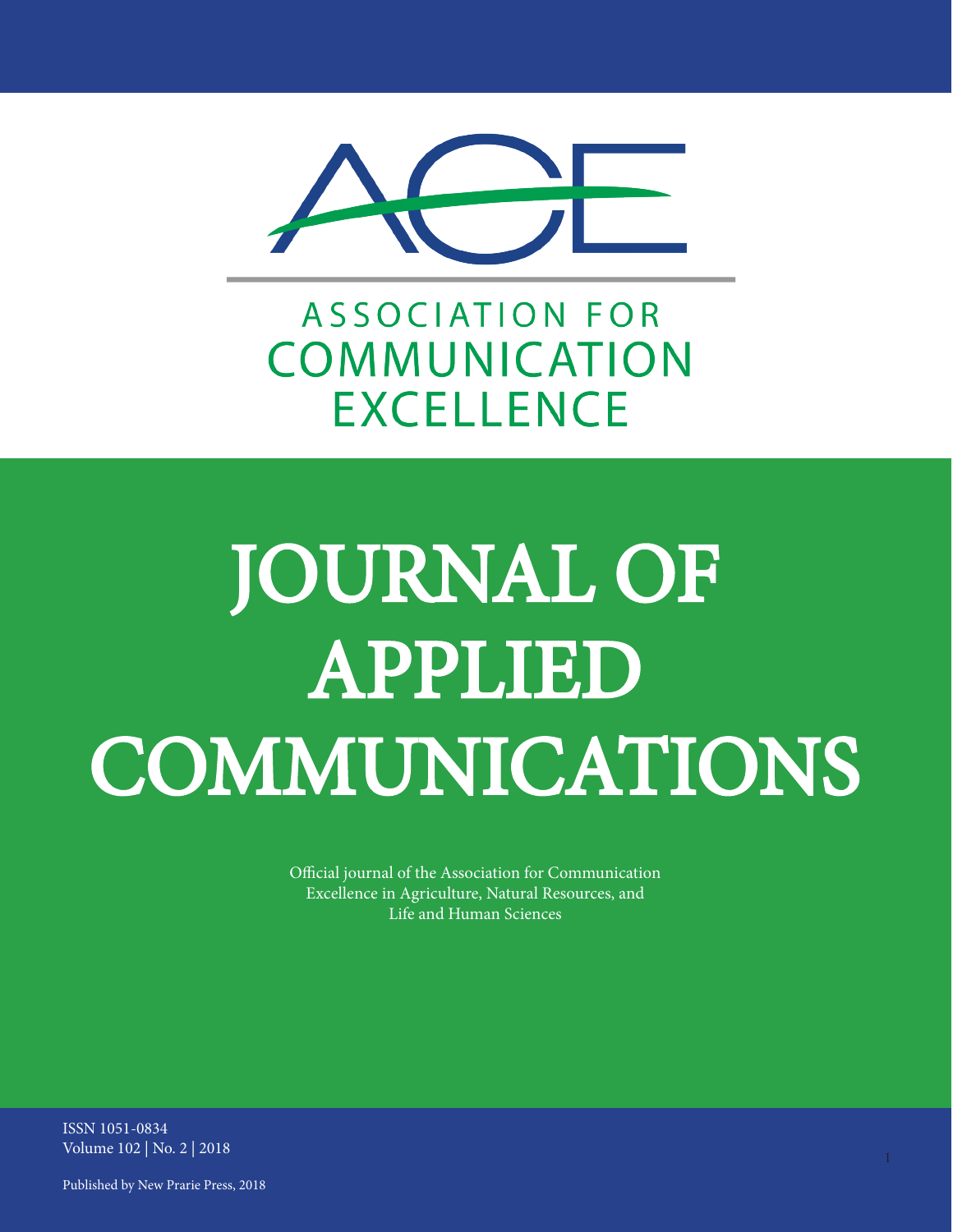# JOURNAL OF APPLIED COMMUNICATIONS

## Editorial Board

Katie Abrams, Chair Colorado State University

Lauri Baker ACE Research Director (ex-officio member) Kansas State University

Karen Cannon University of Nebraska-Lincoln

Erica Irlbeck Texas Tech University

Lulu Rodriquez University of Illinois Urbana-Champagne

Quisto Settle Oklahoma State University

Joy Rumble University of Florida

#### Editors

*Executive Editor* David Doerfert Texas Tech University

*Managing Editor*  Lisa K. Lundy University of Florida

# About JAC

The *Journal of Applied Communications* (JAC) is the premiere publication addressing developments in theory, practice, and teaching pertaining to agricultural communication. The emphasis of all manuscripts is the exploration of communication processes, producers, messages, products, audiences, and/or effects. Articles connecting theory and practice are valued. Scholarly manuscripts submitted to this journal undergo rigorous double-blind peer review.

## Aims & Scope

- Publishes original research addressing communication topics related to agriculture, food, natural resources, life, and human sciences.
- •Communication is broadly defined to encompass approaches in journalism, strategic communication, public relations, advertising, marketing, visual communication, popular media, outreach, institutional communication, and international communication.
- •Additionally, articles that address the scholarship of teaching and learning in agricultural communications are appropriate.
- •The journal accepts articles that use empirical-analytic, interpretive, and historical approaches, as well as research advancing methodologies.
- •In addition to original research, JAC publishes commentaries both scholarly and professional - that address pertinent topics and reviews of books, software, and other technologies.

## About This Digital Edition

Volumes on this site represent content from 1969 - present. Volume 52 (1969) - vol. 61, no. 2 (Apr-June 1978) were published as ACE. From vol. 61, no. 3 (Oct-Nov. 1979) - vol. 73 (1989), the journal was known as ACE Quarterly (ISSN 0884-9293). It changed titles to Journal of Applied Communications (ISSN 1051-0834 (print); 2476- 1362 (electronic) in 1990 with volume 74.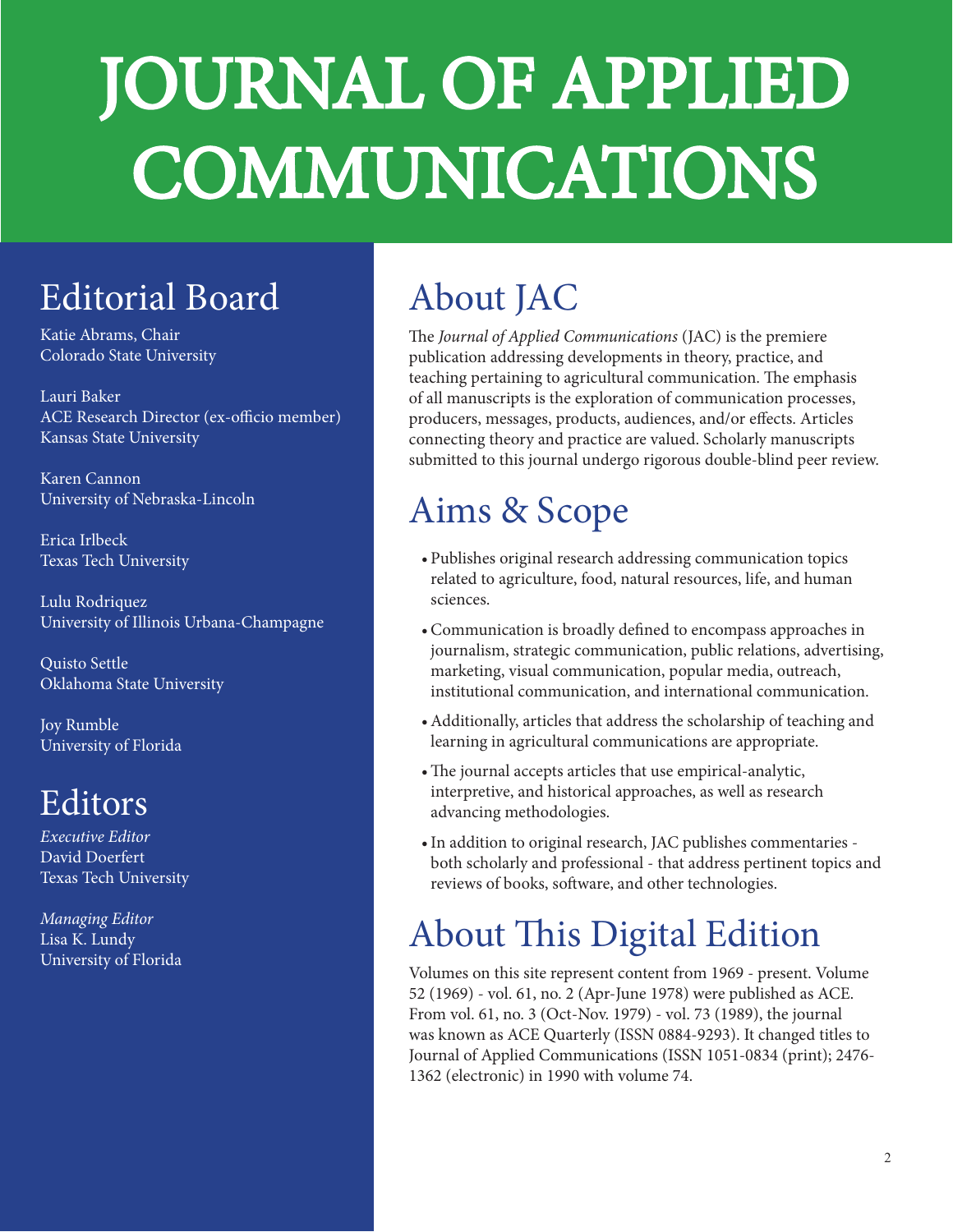#### ACE Board of Directors

*President* Suzanne Steel The Ohio State University

*President-elect* Elizabeth Gregory North Mississippi State University

*Vice President* Doug Edlund University of Tennessee Institute of Agriculture

*Past President* Steve Miller University of Wyoming Extension

*Retirees Director* Janet Rodekohr

*Learning Community Director* Mary Wirth Pennsylvania State University

*Professional Development Director* Victor Villegas Oregon State University Extension Service

*Research Director* Laurie Baker Kansas State University

*Marketing Director* Dennis Thomas Kentucky State University

*Membership Director* Beth Forbes Purdue University

*Executive Director* Holly Young University of New Hampshire

*Treasurer - Ex Officio* Becky Koch North Dakota State University

*Development Officer* Donna Sheffield Kansas State University

### ACE Mission

ACE develops professional skills of education, government, and research communicators and information technologists to extend knowledge about agriculture, natural resources, and life and human sciences to people worldwide.

#### ACE Headquarters

Holly Young, Executive Director 59 College Road, Taylor Hall Durham, NH 03824 (855) 657-9544 ace.info@unh.edu

### Publication Agreement

Copyright: In order for a submitted work to be accepted and published by the *Journal of Applied Communications*, the author(s) agree to transfer full copyright of the work to ACE– this includes full and exclusive rights to the publication in all media now known or later developed, including but not limited to electronic databases, microfilm, and anthologies.

Author Warranties: The author(s) represent(s) and warrant(s) the following conditions: that the manuscript submitted is his/her (their) own work; that the work has been submitted only to this journal and that it has not been previously published; that the article contains no libelous or unlawful statements and does not infringe upon anyone else's copyright. The authors agree that if there is a breach of any of the above representations and warranties that (s)he (they) will indemnify the Publisher and Editor and hold them blameless. If an earlier version of the paper was presented at a conference, the author must acknowledge that presentation and the conference.



This work is licensed under the Creative Commons Attribution-NonCommercial-ShareAlike 3.0 Unported License. To view a copy of this license, visit http:// creativecommons.org/licenses/by-nc-sa/3.0/ or send a letter to Creative Commons, 171 Second Street, Suite 300, San Francisco, California, 94105, USA.